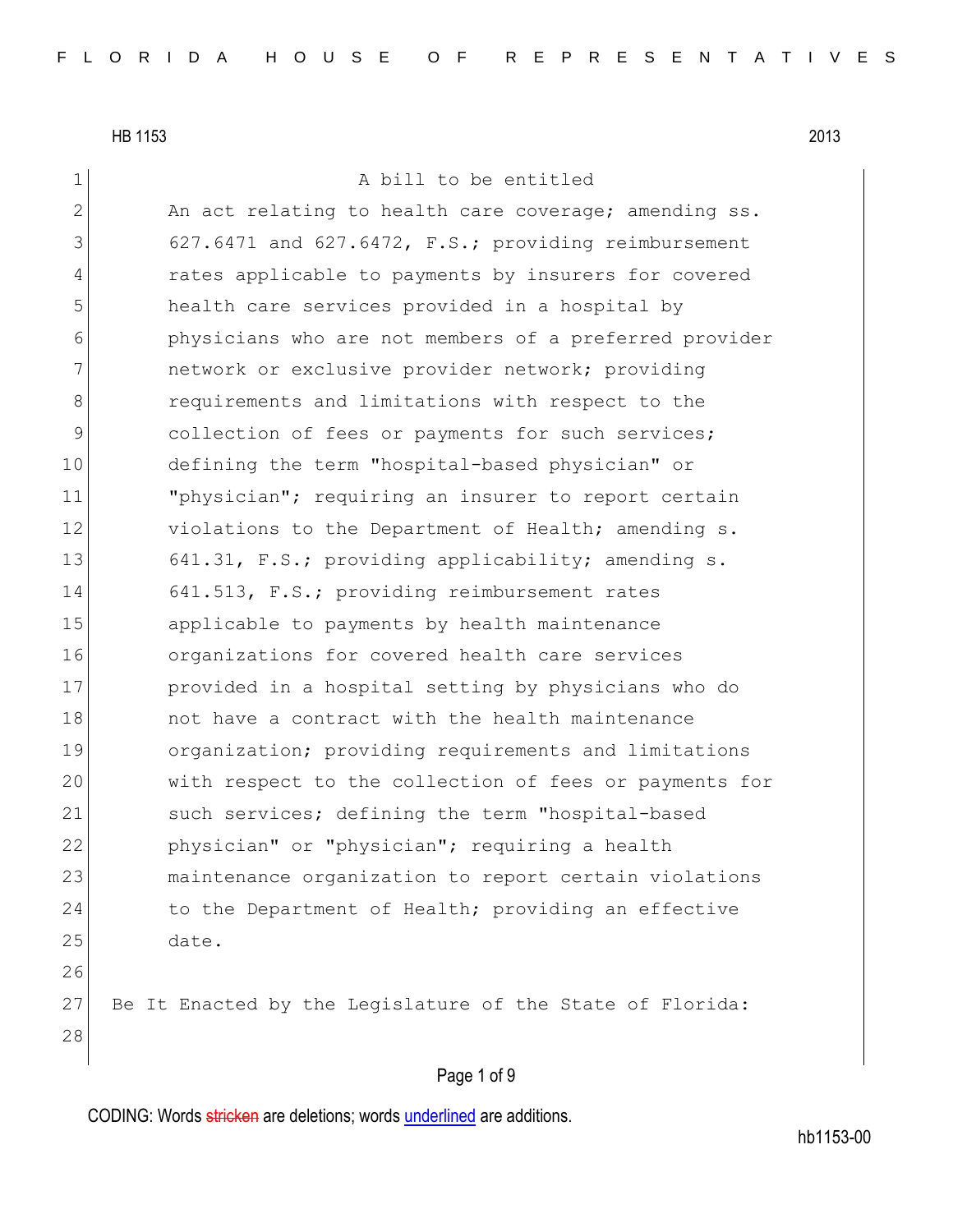29 Section 1. Subsection (7) is added to section 627.6471, Florida Statutes, to read: 31 627.6471 Contracts for reduced rates of payment; 32 limitations; coinsurance and deductibles.- (7) When a hospital is a member of an insurer's preferred provider network, and the hospital-based physicians that provide covered services at that hospital are not members of the insurer's preferred provider network, the following apply: (a) Reimbursement by the insurer for covered services rendered to covered persons by the physician shall be the same as the percentage rate that is paid to preferred providers, and that reimbursement rate must be applied to the lesser of the following amounts: 42 1. The physician's charges; 43 2. The usual and customary amount accepted by physicians for similar services in the community where the services were provided; or 3. The amount mutually agreed to by the physician and the 47 insurer. (b) If the insurer is liable for services rendered by the hospital-based physician, the insurer is liable for payment of 50 the fees to the physician, and the covered persons are not liable for payment of fees to the physician, except for co-52 insurance or other cost sharing applicable pursuant to the 53 covered persons insurance contract. A physician or any representative of the physician may not collect or attempt to 55 collect money from, maintain any action at law against, or 56 report to a credit agency a covered person for payment of

## Page 2 of 9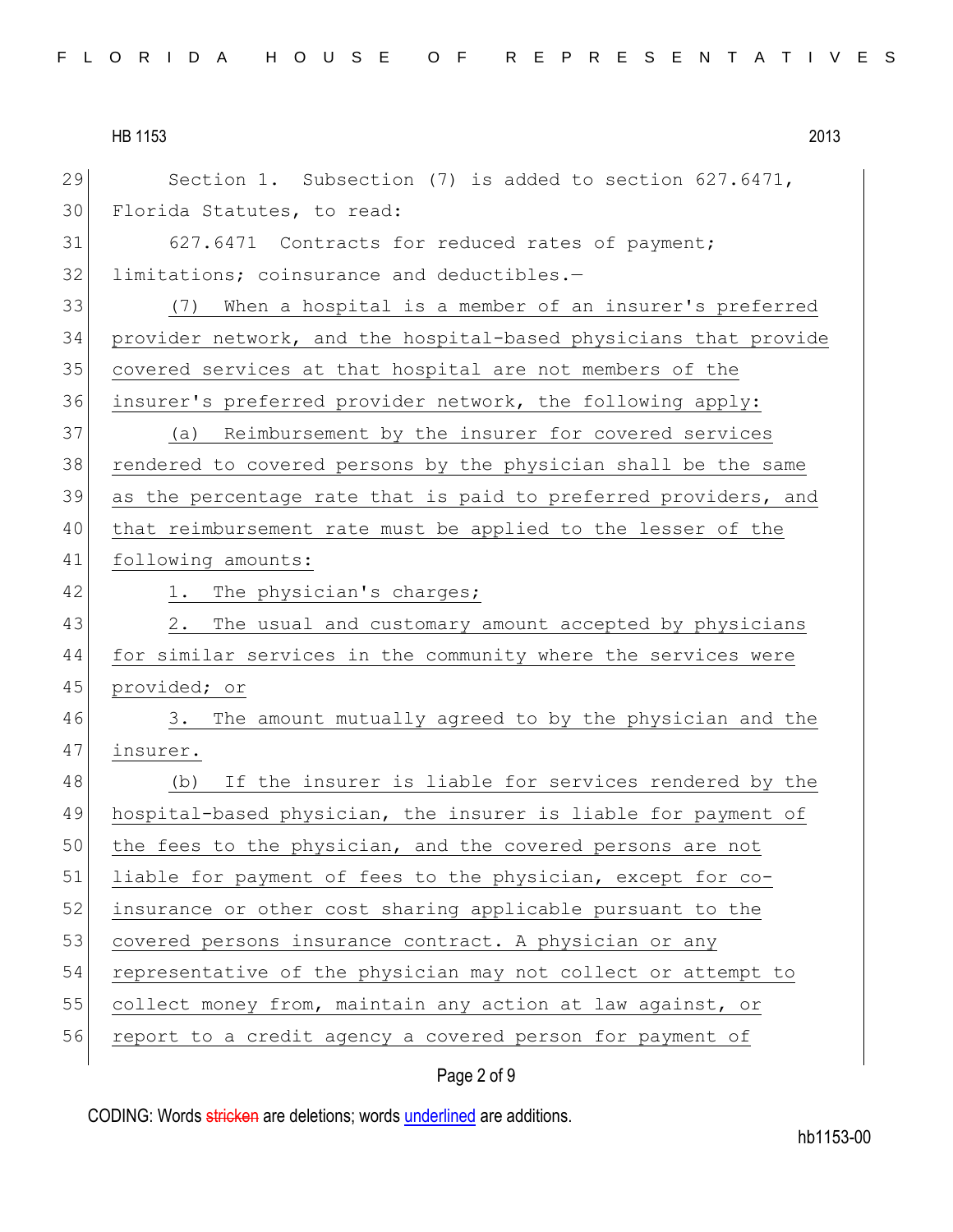| 57 | services for which the insurer is liable, if the physician in    |
|----|------------------------------------------------------------------|
| 58 | good faith knows or should know that the insurer is liable. This |
| 59 | prohibition applies during the pendency of any claim for payment |
| 60 | made by the physician to the insurer for payment of the services |
| 61 | and any legal proceedings or dispute resolution process to       |
| 62 | determine whether the insurer is liable for the services if the  |
| 63 | physician is informed that such proceedings are taking place. It |
| 64 | is presumed that a physician does not know and should not know   |
| 65 | that the insurer is liable unless:                               |
| 66 | 1. The physician is informed by the insurer that it              |
| 67 | accepts liability;                                               |
| 68 | 2. A court of competent jurisdiction determines that the         |
| 69 | insurer is liable; or                                            |
| 70 | The office makes a final determination that the insurer<br>3.    |
| 71 | is required to pay for such services.                            |
| 72 | (c) For purposes of this subsection, the term "hospital-         |
| 73 | based physician" or "physician" means any physician, including,  |
| 74 | but not limited to, radiologists, anesthesiologists,             |
| 75 | pathologists, emergency room physicians, or group of physicians, |
| 76 | that have entered into a contract with a hospital that:          |
| 77 | 1. Allows a physician to provide medical services for            |
| 78 | inpatient and outpatient treatment through the hospital without  |
| 79 | being specifically chosen by the patient;                        |
| 80 | Precludes similar-specialty physicians from providing<br>2.      |
| 81 | medical treatment for inpatient and outpatient treatment through |
| 82 | the hospital; or                                                 |
| 83 | Fosters the opportunity for a physician to provide<br>3.         |
| 84 | medical services for inpatient and outpatient treatment through  |
|    |                                                                  |

# Page 3 of 9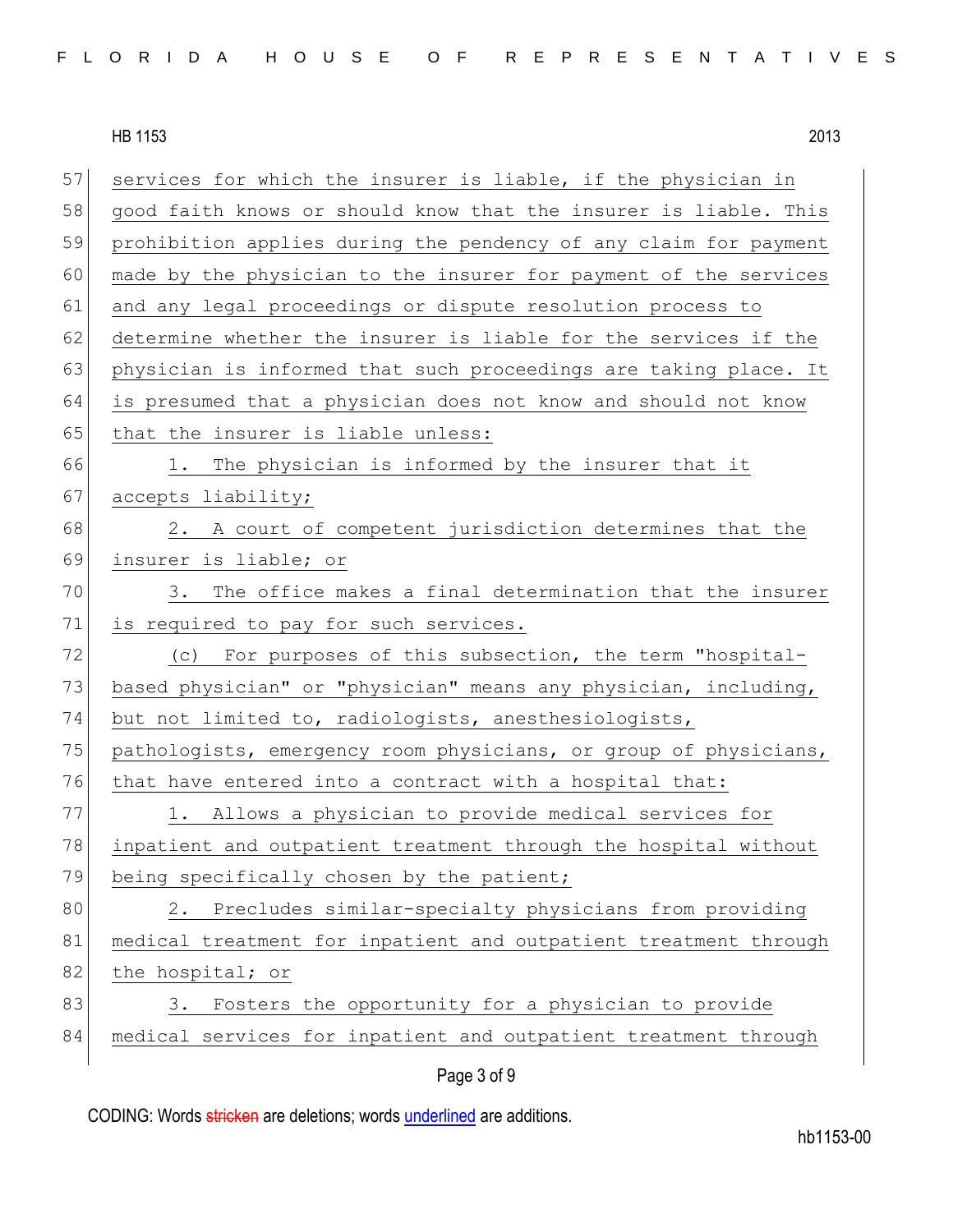| 85  | the hospital.                                                    |
|-----|------------------------------------------------------------------|
| 86  | The insurer shall report any suspected violation of<br>(d)       |
| 87  | this subsection to the Department of Health, which shall take    |
| 88  | appropriate action as authorized by law.                         |
| 89  | Section 2. Subsection (19) is added to section 627.6472,         |
| 90  | Florida Statutes, to read:                                       |
| 91  | 627.6472 Exclusive provider organizations.-                      |
| 92  | (19) When a hospital is a member of an insurer's exclusive       |
| 93  | provider network, and the hospital-based physicians that provide |
| 94  | covered services at that hospital are not members of the         |
| 95  | insurer's exclusive provider network, the following apply:       |
| 96  | (a) Reimbursement by the insurer for covered services            |
| 97  | rendered to covered persons by the physician shall be the same   |
| 98  | as the percentage rate that is paid to exclusive providers, and  |
| 99  | that reimbursement rate must be applied to the lesser of the     |
| 100 | following amounts:                                               |
| 101 | 1. The physician's charges;                                      |
| 102 | 2.<br>The usual and customary amount accepted by physicians      |
| 103 | for similar services in the community where the services were    |
| 104 | provided; or                                                     |
| 105 | The amount mutually agreed to by the physician and the<br>3.     |
| 106 | insurer.                                                         |
| 107 | If the insurer is liable for services rendered by the<br>(b)     |
| 108 | hospital-based physician, the insurer is liable for payment of   |
| 109 | the fees to the physician, and the covered persons are not       |
| 110 | liable for payment of fees to the physician, except for co-      |
| 111 | insurance or other cost sharing applicable pursuant to the       |
| 112 | covered persons insurance contract. A physician or any           |
|     |                                                                  |

# Page 4 of 9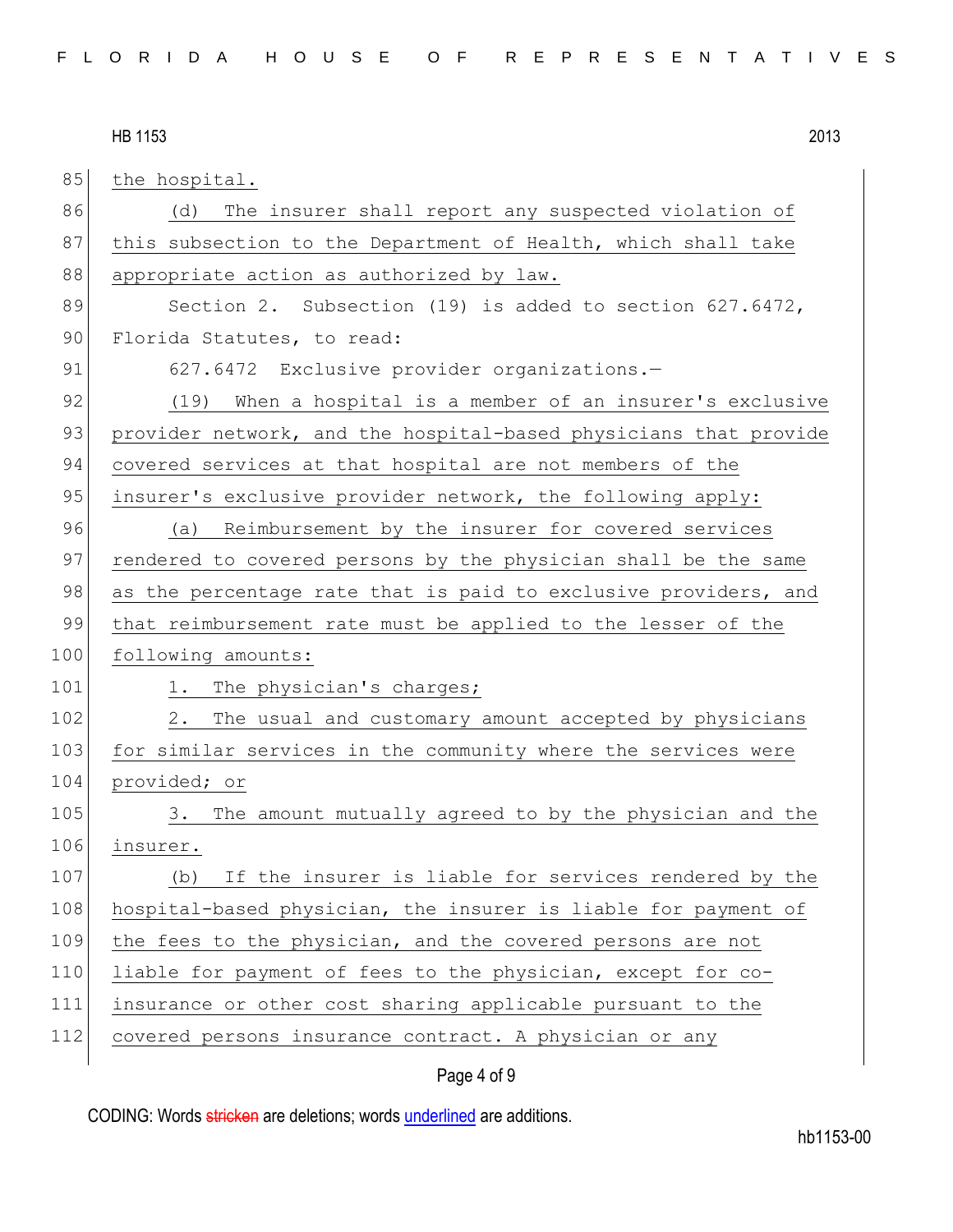113 representative of the physician may not collect or attempt to 114 collect money from, maintain any action at law against, or 115 report to a credit agency a covered person for payment of 116 services for which the insurer is liable, if the physician in 117 good faith knows or should know that the insurer is liable. This 118 prohibition applies during the pendency of any claim for payment 119 made by the physician to the insurer for payment of the services 120 and any legal proceedings or dispute resolution process to 121 determine whether the insurer is liable for the services if the 122 physician is informed that such proceedings are taking place. It 123 is presumed that a physician does not know and should not know 124 that the insurer is liable unless: 125 1. The physician is informed by the insurer that it 126 accepts liability; 127 2. A court of competent jurisdiction determines that the 128 insurer is liable; or 129 3. The office makes a final determination that the insurer 130 is required to pay for such services. 131 (c) For purposes of this subsection, the term "hospital-132 based physician" or "physician" means any physician, including, 133 but not limited to, radiologists, anesthesiologists, 134 pathologists, emergency room physicians, or group of physicians, 135 that have entered into a contract with a hospital that: 136 1. Allows a physician to provide medical services for 137 inpatient and outpatient treatment through the hospital without 138 being specifically chosen by the patient; 139 2. Precludes similar-specialty physicians from providing 140 medical treatment for inpatient and outpatient treatment through

## Page 5 of 9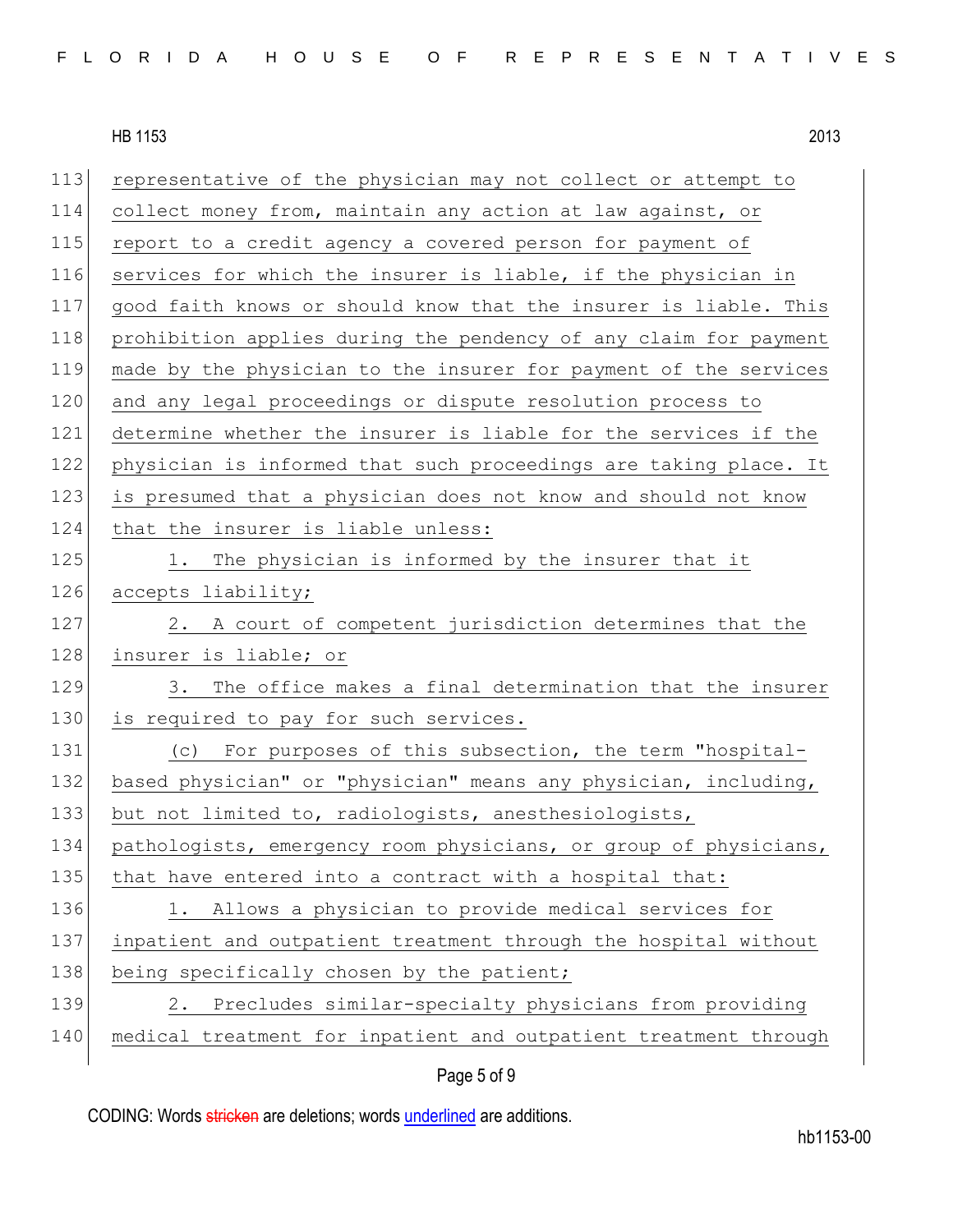141 the hospital; or 142 3. Fosters the opportunity for a physician to provide 143 medical services for inpatient and outpatient treatment through 144 the hospital. 145 (d) The insurer shall report any suspected violation of 146 this subsection to the Department of Health, which shall take 147 appropriate action as authorized by law. 148 Section 3. Paragraph (d) of subsection (38) of section 149 641.31, Florida Statutes, is amended to read: 150 641.31 Health maintenance contracts.— 151 (38) 152 (d) Notwithstanding the limitations of deductibles and 153 copayment provisions in this part, a point-of-service rider may 154 require the subscriber to pay a reasonable copayment for each 155 visit for services provided by a noncontracted provider chosen 156 at the time of the service. The copayment by the subscriber may 157 either be a specific dollar amount or a percentage of the 158 reimbursable provider charges covered by the contract and must 159 be paid by the subscriber to the noncontracted provider upon 160 receipt of covered services. The point-of-service rider may 161 require that a reasonable annual deductible for the expenses 162 associated with the point-of-service rider be met and may 163 include a lifetime maximum benefit amount. The rider must 164 include the language required by s. 627.6044 and must comply 165 with copayment limits described in s. 627.6471. Section 641.3154 166 does not apply to a point-of-service rider authorized under this 167 subsection, unless the health care services are rendered in an 168 emergency setting or in a hospital or by hospital-based

### Page 6 of 9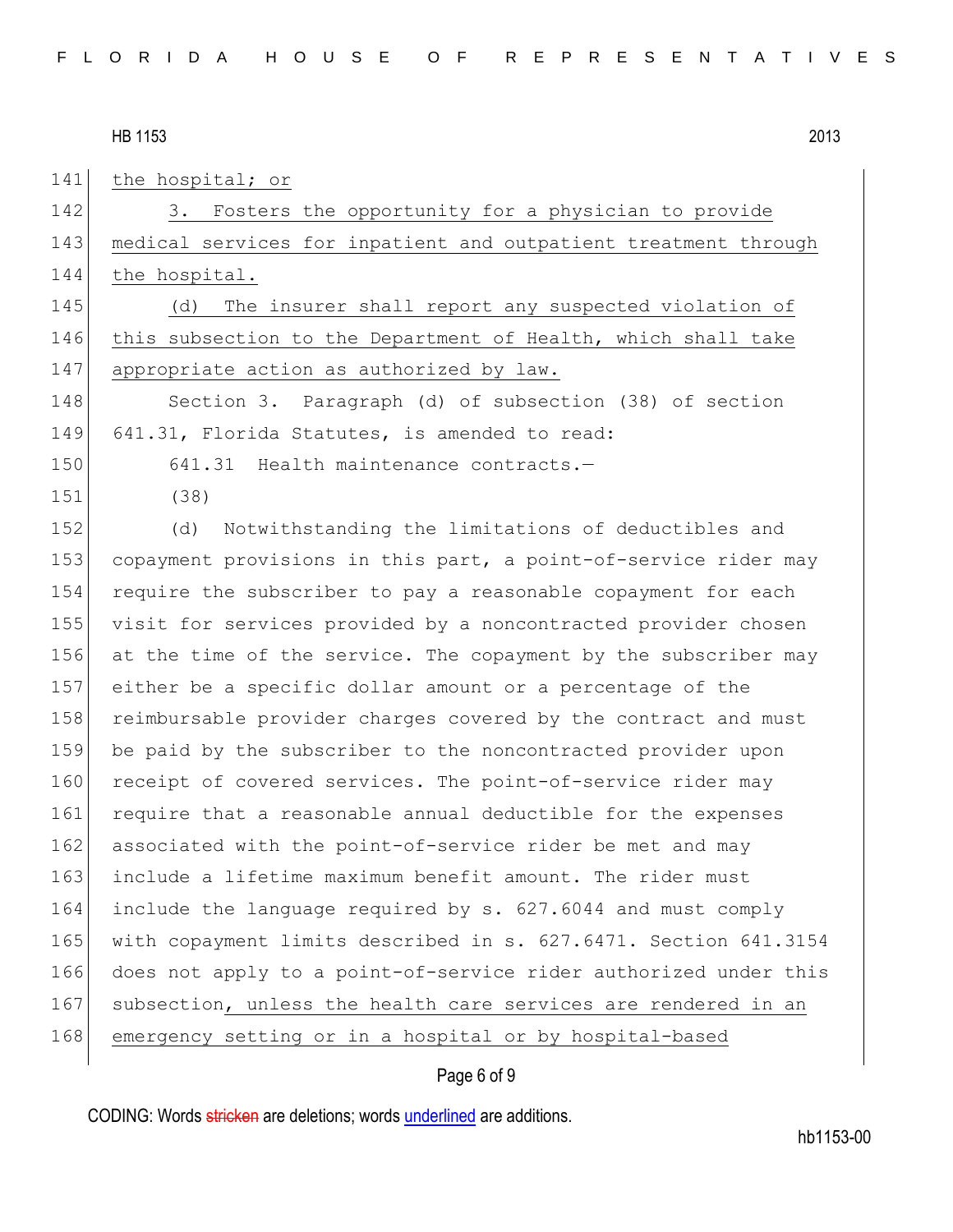| HB 1153 | 2013 |
|---------|------|
|         |      |

|  | 169 physicians as described in s. 641.513. |  |  |  |  |  |
|--|--------------------------------------------|--|--|--|--|--|
|--|--------------------------------------------|--|--|--|--|--|

170 Section 4. Subsection (5) of section 641.513, Florida 171 Statutes, is amended to read:

172 641.513 Requirements for providing emergency services and  $173$  care.-

174 (5)(a) Reimbursement for services pursuant to this section 175 by a provider, including those services rendered in an emergency 176 setting in a hospital or by a hospital-based physician, who does 177 not have a contract with the health maintenance organization 178 shall be the lesser of:

179  $1. \overline{a}$  The provider's charges;

180 2.  $\leftarrow$  2. The usual and customary provider charges for similar 181 services in the community where the services were provided; or

182 3.  $\leftarrow$  The charge mutually agreed to by the health 183 maintenance organization and the provider within 60 days of the 184 submittal of the claim.

185 (b) If the health maintenance organization is liable for 186 services rendered by the hospital-based physician, the health 187 maintenance organization is liable for payment of the fees to 188 the physician, and the subscriber is not liable for payment of 189 fees to the physician, except for copayment or other cost 190 sharing applicable pursuant to the subscriber's health 191 maintenance organization contract. A physician or any 192 representative of the physician may not collect or attempt to 193 collect money from, maintain any action at law against, or 194 report to a credit agency a subscriber for payment of services 195 for which the health maintenance organization is liable, if the 196 physician in good faith knows or should know that the health

Page 7 of 9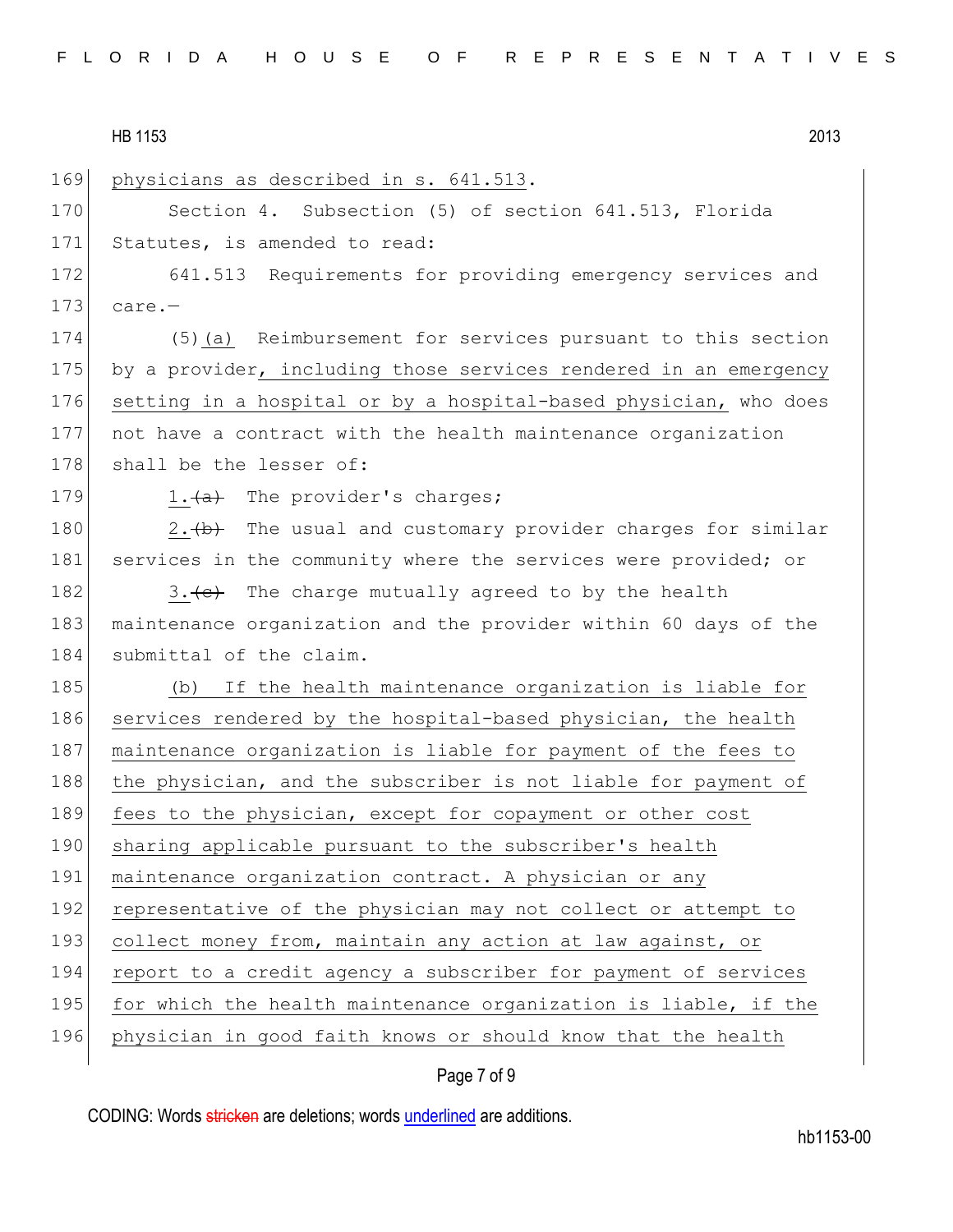197 maintenance organization is liable. This prohibition applies 198 during the pendency of any claim for payment made by the 199 physician to the health maintenance organization for payment of 200 the services and any legal proceedings or dispute resolution 201 process to determine whether the health maintenance organization 202 is liable for the services if the physician is informed that 203 such proceedings are taking place. It is presumed that a 204 physician does not know and should not know that the health 205 maintenance organization is liable unless: 206 1. The physician is informed by the health maintenance 207 organization that it accepts liability; 208 2. A court of competent jurisdiction determines that the 209 health maintenance organization is liable; or 210 3. The office makes a final determination that the health 211 maintenance organization is required to pay for such services. 212 (c) For purposes of this subsection, the term "hospital-213 based physician" or "physician" means any physician, including, 214 but not limited to, radiologists, anesthesiologists, 215 pathologists, emergency room physicians, or group of physicians, 216 that have entered into a contract with a hospital that: 217 1. Allows a physician to provide medical services for 218 inpatient and outpatient treatment through the hospital without 219 being specifically chosen by the patient; 220 2. Precludes similar-specialty physicians from providing 221 medical treatment for inpatient and outpatient treatment through 222 the hospital; or 223 3. Fosters the opportunity for a physician to provide 224 medical services for inpatient and outpatient treatment through

### Page 8 of 9